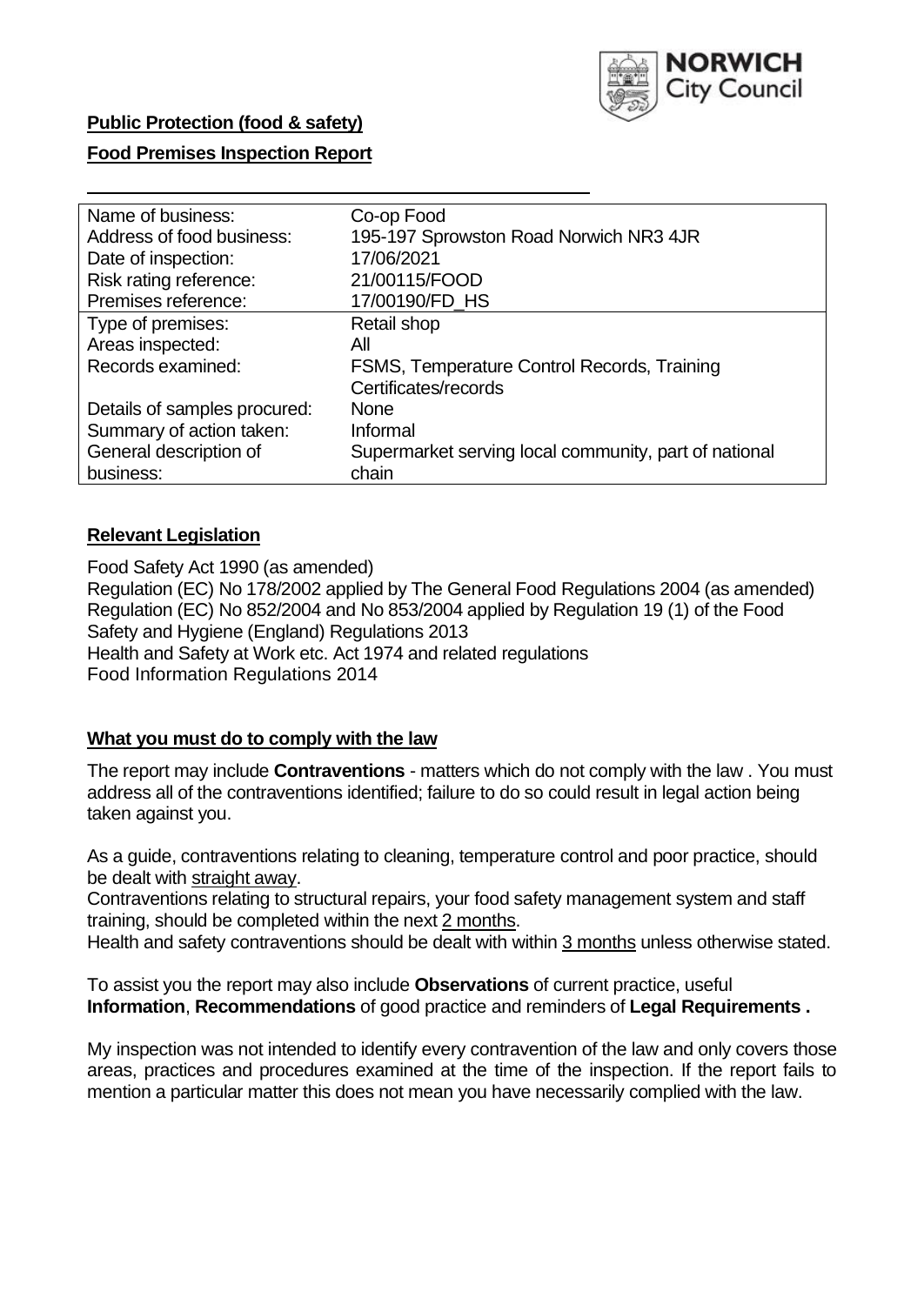# **FOOD SAFETY**

#### **How we calculate your Food Hygiene Rating:**

 The food safety section has been divided into the three areas which you are scored against for the hygiene rating: 1. food hygiene and safety procedures, 2. structural requirements and 3. confidence in management/control procedures. Each section begins with a summary of what was observed and the score you have been given. Details of how these scores combine to produce your overall food hygiene rating are shown in the table.

| <b>Compliance Area</b>                     |          |                |                | <b>You Score</b> |                |    |           |    |                |  |  |
|--------------------------------------------|----------|----------------|----------------|------------------|----------------|----|-----------|----|----------------|--|--|
| <b>Food Hygiene and Safety</b>             |          |                |                | 0                | 5.             | 10 | 15        | 20 | 25             |  |  |
| <b>Structure and Cleaning</b>              |          |                | $\overline{0}$ | 5                | 10             | 15 | 20        | 25 |                |  |  |
| Confidence in management & control systems |          |                | $\bf{0}$       | 5                | 10             | 15 | 20        | 30 |                |  |  |
|                                            |          |                |                |                  |                |    |           |    |                |  |  |
| <b>Your Total score</b>                    | $0 - 15$ | 20             | $25 - 30$      |                  | $35 - 40$      |    | $45 - 50$ |    | > 50           |  |  |
| <b>Your Worst score</b>                    | 5        | 10             | 10             |                  | 15             |    | 20        |    |                |  |  |
|                                            |          |                |                |                  |                |    |           |    |                |  |  |
| <b>Your Rating is</b>                      | 5        | $\overline{4}$ | 3              |                  | $\overline{2}$ |    |           |    | $\overline{0}$ |  |  |

Your Food Hygiene Rating is 5 - a very good standard



# **1. Food Hygiene and Safety**

 requirements. You have safe food handling practices and procedures and all the Food Hygiene standards are excellent. You demonstrated full compliance with legal necessary control measures to prevent cross-contamination are in place. **(Score 0)** 

#### Contamination risks

**Observation** I was pleased to see you were able to demonstrate effective controls to prevent cross-contamination.

#### Hand-washing

**Observation** I was pleased to see hand washing was well managed.

# **2. Structure and Cleaning**

The structure facilities and standard of cleaning and maintenance are all of a good standard and only minor repairs and/or improvements are required. Pest control and waste disposal provisions are adequate. The minor contraventions require your attention. **(Score 5)**